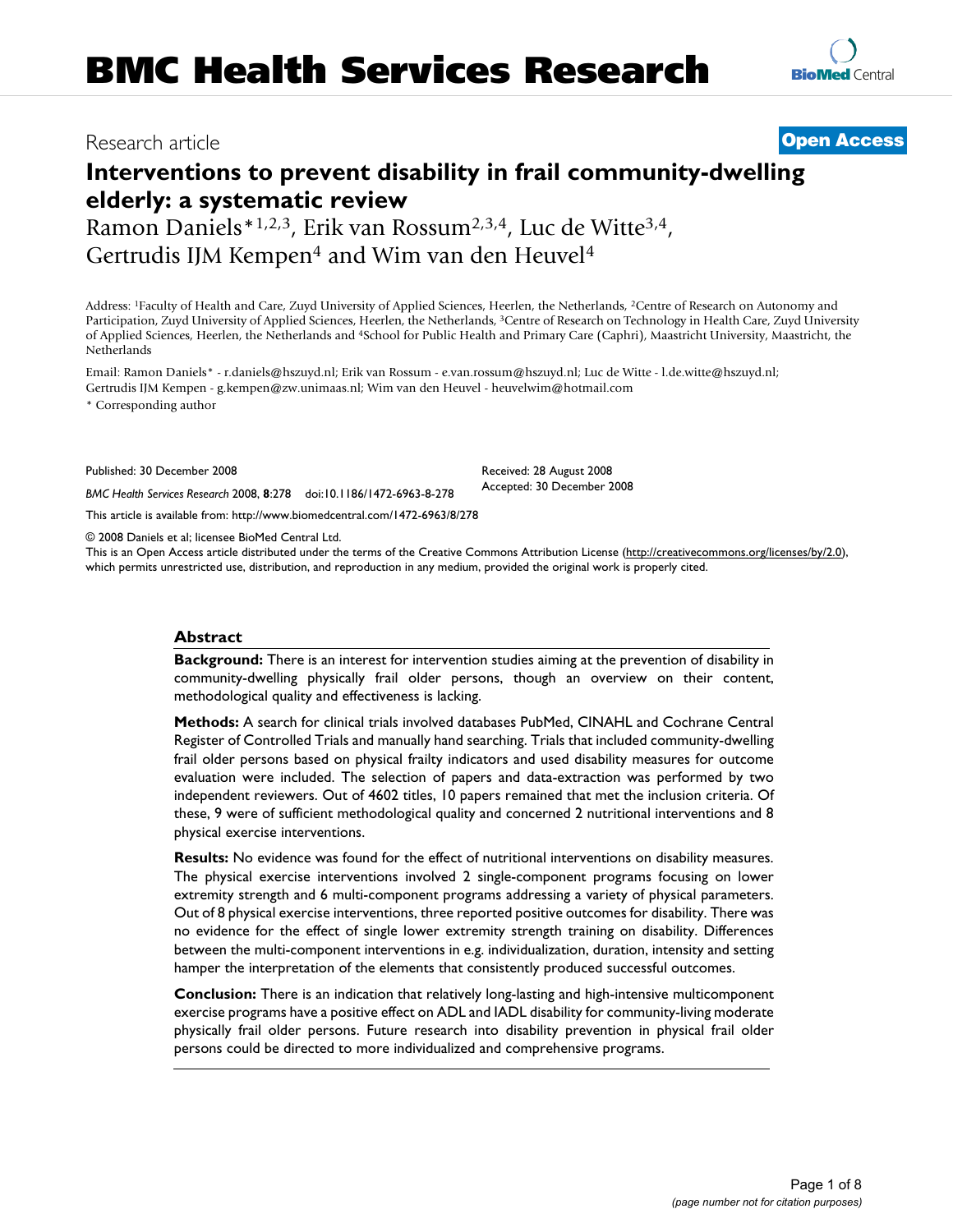# **Background**

Frail elderly people are at much higher risk for falls, infections, disabilities, hospitalization, institutionalization, and death, compared with their age-matched non-frail counterparts [1-3]. In scenarios that predict future health service delivery in the Western world, the rapid increase in frail elderly is seen as one of the major challenges of health care [4-6]. There is an increasing interest for frail elderly being particularly vulnerable for developing disabilities [7-9]. As disability is closely related to medical spending, it is believed that prevention of disability can lead to reduced health care costs [10]. Current literature supports the notion of frailty as a pathway to disability that is not a direct result of chronic disease, but instead is associated with age-related loss of physical condition and reserve [11,12]. This viewpoint on frailty points to opportunities for interventions aimed at either delaying the onset of frailty or reducing its adverse outcomes [1,4].

A widely accepted definition and clear criteria for frailty are lacking [1,5,13]. Markle-Reid and Brown [5] reported substantial disagreement in the literature how frailty is defined and measured. Based on recent studies into riskfactors for adverse outcomes in frail elderly there appears to be a growing consensus for acknowledging physical frailty as a construct that can be identified by frailty components [14]. Interventions for physical frailty stem from the idea that the causal pathway towards frailty is a negative spiral in which inflammation, neuroendocrine deregulation and sarcopenia play a role implying that interventions can be targeted at physical frailty independent of specific diseases [15]. The Interventions on Frailty Working Group [14] recommended the development and testing of preventive interventions for physically frail elderly based on any of the following screening criteria: mobility, strength, balance, motor processing, nutrition, endurance or physical activity. Over the last decade, several intervention studies aiming at the prevention of disability in the elderly using physical frailty indicators as inclusion criteria have been reported. An overview of the effectiveness and content of these interventions is, however, not available. This systematic review was conducted to assess the content, the methodological quality and the effectiveness of intervention studies for the prevention of disability in community-dwelling physically frail elderly.

# **Methods**

# *Search strategy*

On May 16 2007 databases PubMed, the Cochrane Central Register of Controlled Trials (CENTRAL) and CINAHL were searched for randomized- and controlled clinical trials by using "frail\*", "vulnerable", "at risk", "high risk", "low functioning", and the MESH terms "chronic disease" and "disabled persons" in combination with the MESH term "aged". Search terms for outcomes focused on disability measures and included terms like "disabil\*", "functional decline", "functional capabilit\*", "functional performance", "independen\*" and MESH terms "activities of daily living", "quality of life" and "well being". To restrict the search to interventions that targeted community-dwelling elderly terms like "home\*", "in-home\*", "communit\*", "independent living" and MESH term "primary care" were added. Additionally studies were searched by hand-searching reference lists from relevant papers. The search was restricted to articles in English, Dutch and German. There was no restriction for type of intervention or year of publication.

### *Selection criteria*

Clinical trials where community-dwelling frail elderly were the target group were included. Studies had to include frail elderly based on at least one of the physical frailty indicators as described by Ferrucci et al. [14]. Table 1 gives an overview of these indicators. Studies that, for instance, equalized frailty solely on the basis of presence of disabilities, chronic illness, the eligibility of care or discharge from hospital were excluded. As interventions in frail elderly focusing on disability prevention was the aim

|  | Table 1: Physical frailty indicators |  |
|--|--------------------------------------|--|
|--|--------------------------------------|--|

| Indicators*         | Possible measurest                                                                                                                                                     |
|---------------------|------------------------------------------------------------------------------------------------------------------------------------------------------------------------|
| Mobility            | Gait speed                                                                                                                                                             |
| Strength            | Grip strength<br>Chair rise                                                                                                                                            |
|                     | Knee extensor strength                                                                                                                                                 |
| <b>Endurance</b>    | Lack of energy                                                                                                                                                         |
|                     | <b>Tiredness</b><br>Oxygen-uptake                                                                                                                                      |
| Nutrition           | Under-nutrition (decreased food intake)<br>Weight loss<br><b>Body Mass Index</b><br>Obesity                                                                            |
| Physical inactivity | Frequency and duration of walking and<br>bicycling in the previous week and the average<br>amount of time spent monthly on hobbies,<br>gardening, odd jobs, and sports |
| Balance             | Items from Berg Balance Scale like<br>Sitting to standing<br>Standing to sitting<br>Standing unsupported                                                               |
| Motor processing    | Coordination<br>Movement planning<br>Movement speed                                                                                                                    |

\* As mentioned in Ferrucci et al. [14]

† As reported in frailty literature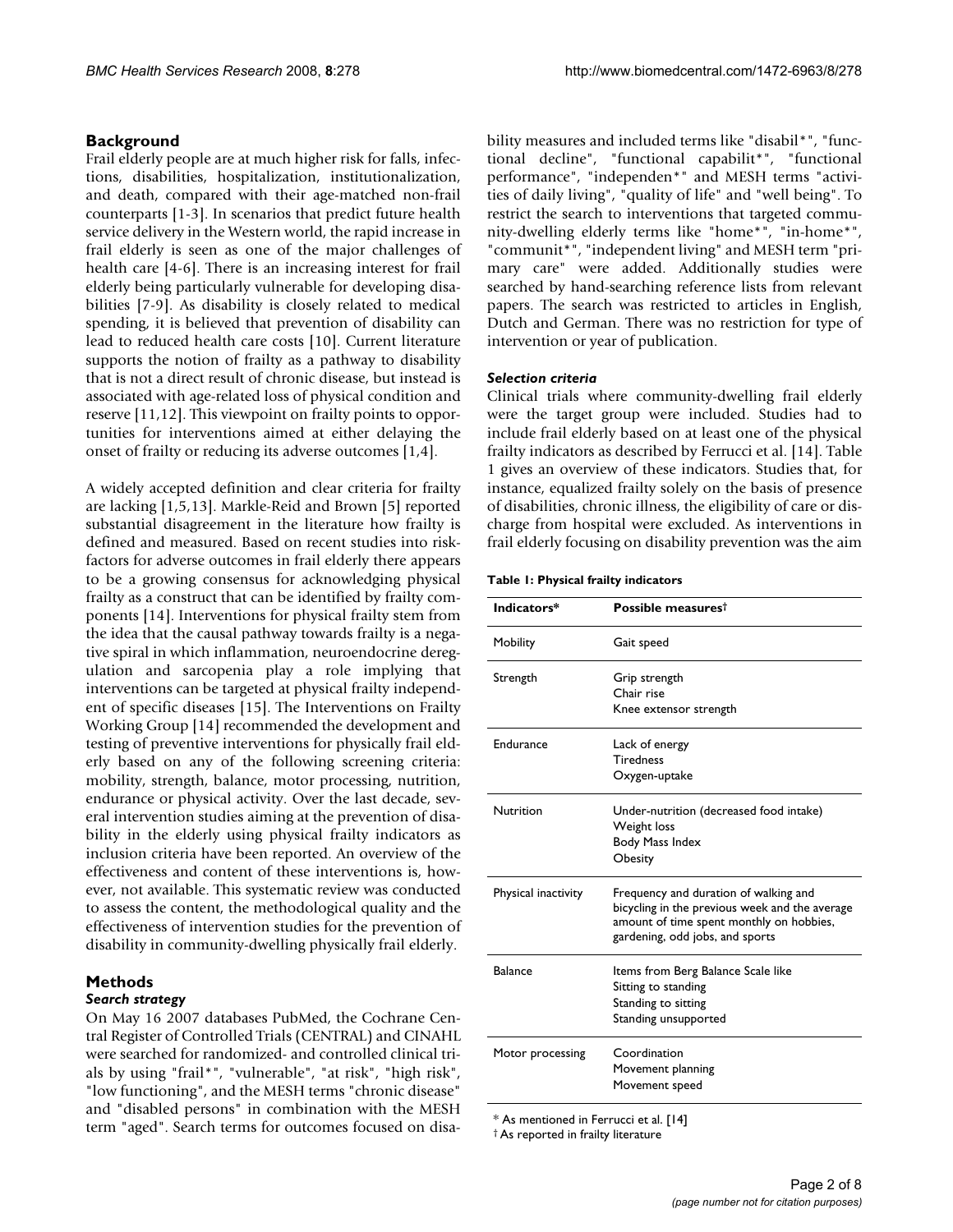of this study, the presence of outcome measurement 'disability' was another criteria for inclusion. Disability was defined as experienced difficulty in performing activities in any domain of life [16]. Avlund [17] found that most current studies of disability among older persons focus on the ability to carry out the activities of daily living. The need to focus on activities of daily living as a fundamental outcome is well justified as persons who are disabled in activities of daily living function can not successfully live alone [18]. In this review only studies reporting about measurements on Activities of Daily Living (ADL) or Instrumental Activities of Daily Living (IADL) were included.

#### *Data extraction and analysis*

A first selection of relevant studies was made on title-level using a conservative approach, meaning that in case of doubt an article would always be screened on abstractlevel. The second (abstract-level) and third selection phase (full-text level) were independently undertaken by two reviewers (RD and EvR) scoring 'relevant', 'doubt' or 'irrelevant' on forms. In case of inconsistencies, the reviewers discussed the scoring. Consensus on 'irrelevant' led to the exclusion of an article. On one occasion the reviewers asked for the involvement of a third party (LdW) in order to reach consensus. The same reviewers also performed independently the quality assessment of included studies as well as the data extraction. Inconsistencies in scoring between reviewers was discussed until consensus was reached. As the included trials all turned out to be randomized controlled trials the methodological quality was assessed using an adaptation of the Cochrane Back Review Group list of criteria (Table 2) [19]. Three items were disregarded, because of their use as an inclusion criterion (relevance of outcome measure) or their low applicability to the evaluated interventions (blinding of participant and blinding of care provider). The criteria list comprised five descriptive, two statistical and nine validity items. Each item was scored "+" if the criterion was fulfilled, "-" if the criterion was not fulfilled, and "?" if the information was not provided or was unclear. Scores on validity items ranged from 0 to 9 per trial. Trials which fulfilled over half of the validity items were considered to be of "sufficient methodological quality". In addition, general characteristics of the studies and outcomes of the trials were extracted. All data were analyzed qualitatively. Pooling of data was considered inappropriate due to the heterogeneity between trials

#### **Table 2: Extracted data from the selected full papers**

#### **1. Methodological Quality of Trials (Criteria List by Cochrane Back Review Group)**

#### *Descriptive Items*

- 1. Were eligibility criteria clearly specified?
- 2. Were index and control interventions explicitly described?
- 3. Was described whether adverse effects had or had not occurred?
- 4. Was a short-term follow-up measurement (directly after the intervention) of disability performed?
- 5. Was a long-term follow-up measurement (> 6 months after the intervention) of disability performed?

*Statistical Items*

- 6. Was the sample size for each group described?
- 7. Were point estimates and measures of variability presented for disability?

#### *Internal Validity Items*

- 8. Was a method of randomization used?
- 9. Was treatment allocation concealed?
- 10. Were groups similar at baseline regarding the most important prognostic indicators?
- 11. Were co-interventions avoided or comparable?
- 12. Was the compliance acceptable in all groups?
- 13. Was the outcome assessor blinded to the intervention?
- 14. Was the withdrawal/dropout rate acceptable (maximum of 20% for short-term follow-up and 30% for long-term follow-up)?
- 15. Was timing of the outcome assessment in both groups comparable?
- 16. Did the analysis include an intention-to-treat analysis?

#### **2. Results of the Trial**

Disability outcome measure

Frailty components measures

Baseline and follow-up details: number of participants, time of follow-up and results of the analyses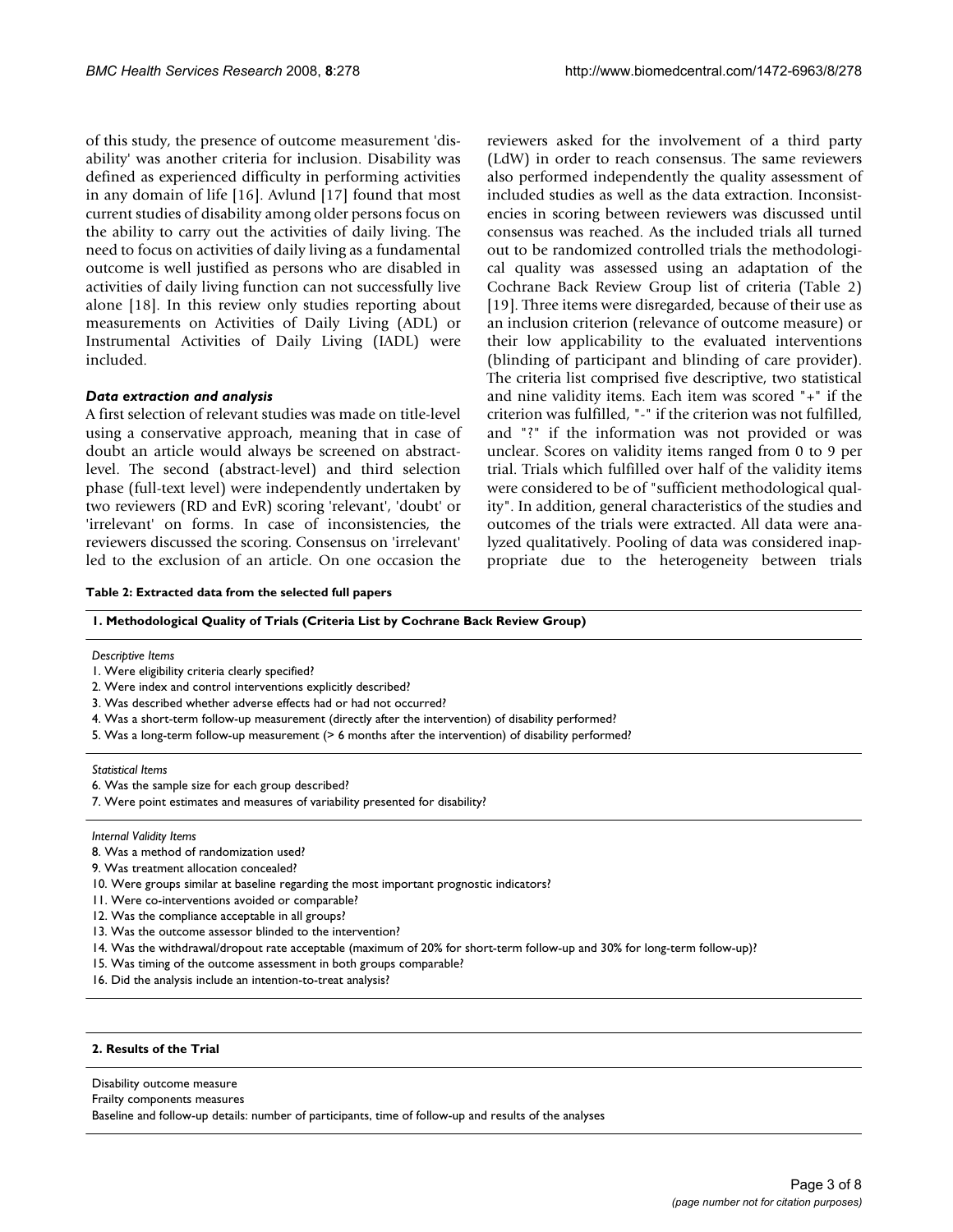regarding measurement instruments and intervention characteristics.

# **Results**

Four thousand six hundred and two titles were identified in the literature search. After screening the titles, 127 studies were considered relevant for further screening on abstract-level. Of these, another 69 studies were excluded, because of not meeting the inclusion criteria (figure 1). In the next phase, the screening of 58 full-text articles resulted in the exclusion of 48 studies. Thirty-eight trials were excluded for not meeting the criteria for population characteristics, 5 for not meeting the criteria for the outcome measure (disability) and 5 for not meeting both criteria. There was a 0.70 and 0.75 (Kappa value) agreement between the reviewers during respectively screening of abstracts and screening of full-text articles. Results of the methodological quality assessment of the 10 included trials are shown in table 3. The observed total validity score ranged from 3 to 7. One trial [20]did not fulfill over half



*Information on the selection process is available from the first author*

**Figure 1 Progress of search for relevant trials**.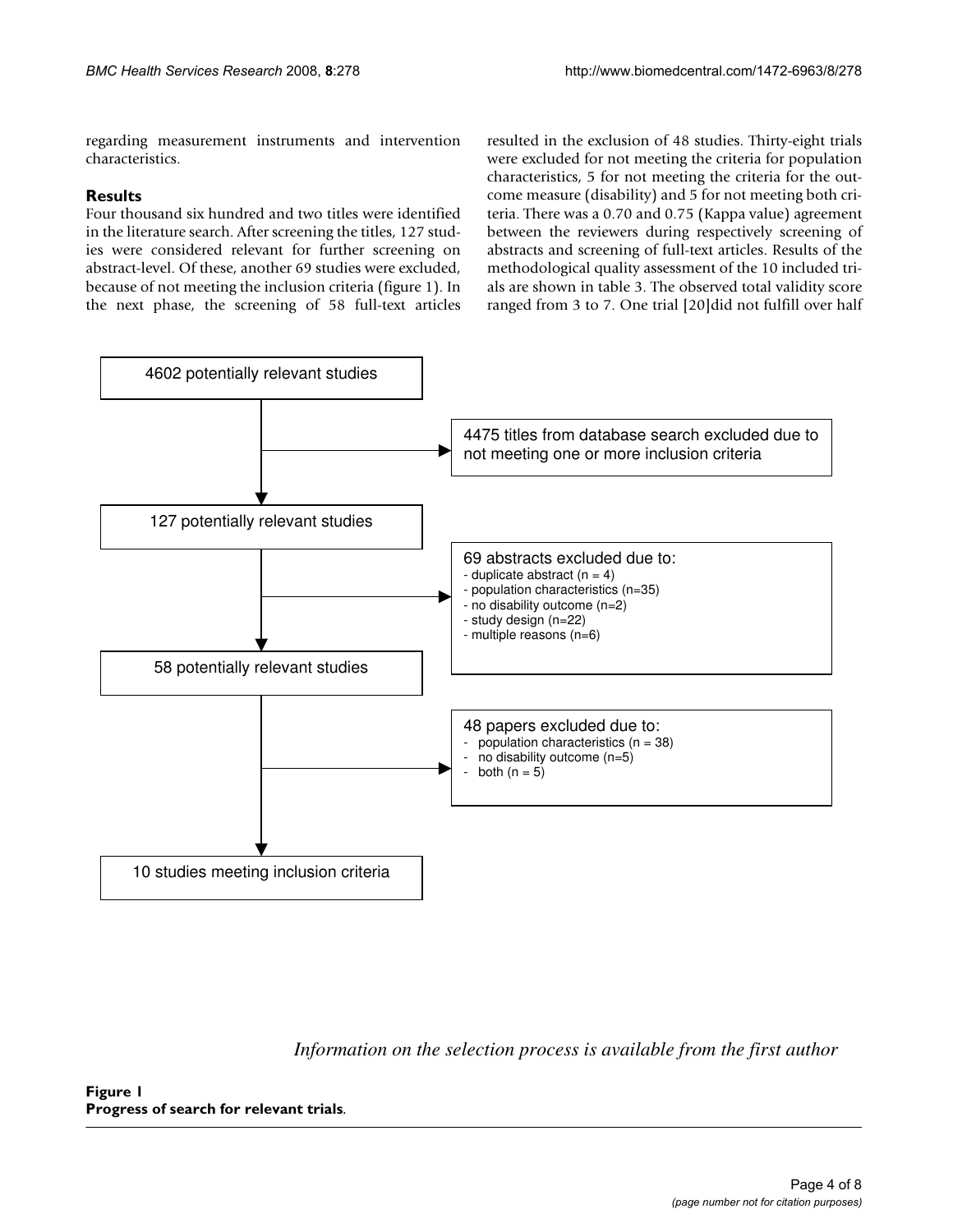|                     | <b>Descriptivet</b> |                          |                | <b>Statistical</b> |                  |           |                |               | <b>Internal Validity</b> | <b>Total Validity</b> |              |                 |                 |                 |           |           |                |                |
|---------------------|---------------------|--------------------------|----------------|--------------------|------------------|-----------|----------------|---------------|--------------------------|-----------------------|--------------|-----------------|-----------------|-----------------|-----------|-----------|----------------|----------------|
| <b>Study</b>        | L.                  | $\mathbf{2}$             | 3              | 4                  | 5.               | 6         | 7              | 8             | 9                        | $\overline{10}$       | $\mathbf{H}$ | $\overline{12}$ | $\overline{13}$ | $\overline{14}$ | 15        | 16        | Ţ.             | $\ddot{}$      |
| <b>Binder, 2002</b> | $\ddot{}$           | $\ddot{}$                | $\ddot{}$      | $\ddot{}$          |                  | $\ddot{}$ | +              | $\ddot{}$     | $\ddot{}$                | $\ddot{}$             | <sup>?</sup> | $\cdot$         | $\ddot{}$       | $\overline{a}$  | $\ddot{}$ | $\ddot{}$ | $\overline{2}$ | 6              |
| Boshuizen, 2005     | $\ddot{}$           | $\ddot{}$                | $\blacksquare$ | $+$                | $\blacksquare$   | $\ddot{}$ | $+$            | $\ddot{}$     | $\cdot$                  | $\cdot$ ?             | $\cdot$      | $\ddot{}$       | $\ddot{}$       | ÷               | $\ddot{}$ | $\ddot{}$ | 3              | 5              |
| Chandler, 1998      | $\ddot{}$           | $\ddot{}$                | $\sim$         | $+$                | $\sim$ 100 $\mu$ | $+$       | $\mathbf{r}$   | $+$           | $\cdot$ ?                | $+$                   | <sup>?</sup> | $\mathcal{L}$   | $\ddot{}$       | $\ddot{}$       | $\ddot{}$ | $\ddot{}$ | 3              | 6              |
| Chin A Paw, 2001    | $\ddot{}$           | $\ddot{}$                | $\ddot{}$      | $\ddot{}$          | $\sim$           | $+$       | $+$            | $+$           | $\cdot$                  | $\ddot{}$             | $\cdot$      | $\ddot{}$       | $\blacksquare$  | $\blacksquare$  | $\ddot{}$ | $\ddot{}$ | $\overline{2}$ | 5              |
| Gill, 2002          | $\ddot{}$           | $+$                      | $+$            | $\ddot{}$          | $\sim$ 100 $\mu$ | $+$       | $+$            | $+$           | $\cdot$ ?                | $+$                   | $\cdot$      | $\ddot{}$       | $\ddot{}$       | $\ddot{}$       | $\ddot{}$ | $\ddot{}$ | $\overline{2}$ | $\overline{7}$ |
| King, 2002          | $+$                 | $+$                      | $+$            |                    |                  |           |                |               | $+$ $ +$ $+$ $+$ $?$ $+$ |                       | $\cdot$ ?    |                 | $ +$            | $\blacksquare$  | $+$       | $\ddot{}$ | $\overline{2}$ | 5              |
| Kretser, 2003       | $\ddot{}$           | $+$                      | $\sim 100$     |                    | $+$ $ +$         |           | $+$            | $\mathcal{L}$ | $\sim$                   | $\sim$ 2              | $\cdot$      | $\cdot$         | $\cdot$         | $\ddot{}$       | $\ddot{}$ | $\ddot{}$ | 5              | 3              |
| Payette, 2002       | $\ddot{}$           | $\ddot{}$                |                | $+$                |                  | $\ddot{}$ | $\ddot{}$      | $+$           | $\cdot$                  | $\ddot{}$             | <sup>?</sup> | $\blacksquare$  | $\ddot{}$       | $\ddot{}$       | $+$       | $\ddot{}$ | $\overline{2}$ | 6              |
| Timonen, 2004       | $\ddot{}$           | $\ddot{}$                |                | $\ddot{}$          | $\ddot{}$        | $+$       | $\blacksquare$ | $+$           | $\cdot$                  | $\ddot{}$             | <sup>?</sup> | $+$             | <sup>?</sup>    | $\ddot{}$       | $\ddot{}$ | $\ddot{}$ | 3              | 6              |
| Worm, 2001          | $\ddot{}$           | $\overline{\phantom{a}}$ |                | $\ddot{}$          | $\blacksquare$   | $+$       | $\blacksquare$ | $+$           | $\blacksquare$           | $\cdot$               | $\cdot$      | $\ddot{}$       | <sup>?</sup>    | $+$             | $\ddot{}$ | $\ddot{}$ | 3              | 5              |

#### **Table 3: Methodological quality of included trials\***

\* '+' criterion fulfilled; '-' criterion not fulfilled; and '?' data not provided or unclear.

† see table 2 for a detailed description of the items.

of the criteria ( $\geq$  5) and was considered to be of insufficient methodological quality. Most papers did not provide sufficient information on whether the treatment allocation was concealed and on whether co-interventions were avoided or comparable. Concerning the descriptive items, 9 out of the 10 trials did not perform a long-term follow-up measurement ( $\geq 6$  months after the intervention). Six trials did not report about the occurrence of adverse effects.

Additional file 1 provides general characteristics of all 10 trials. From here the results of the 9 trials with sufficient methodological quality will be presented. The number of participants in the trials varied from 46 to 188. All studies were published between 1998 and 2005, showing the relative new trend in using frailty indicators explicitly as inclusion criteria. Disability was not the primary outcome measure for all studies. In the 9 trials the experimental interventions were nutritional interventions [21,22] or physical exercise interventions [21,23-29]. The study by Chin A Paw [21] followed a factorial design evaluating both a nutritional and a physical exercise program. The nutritional interventions in the selected studies were focused on macronutrient status [22] or micronutrient status [21]. The physical exercise interventions were single-component focusing purely on lower extremity strength [23,27] or multi-component addressing a variety of physical parameters as endurance, flexibility, balance and strength [21,24-26,28,29].

All interventions can be regarded as standard treatment (as in contrast to tailor-made treatment) and focused on the physical condition of the participants, except for one [26] that individualized treatment based on the outcomes of an extensive assessment and focused also on environmental conditions. The interventions lasted from 10 weeks to 18 months. The two longest programs [25,26] intended to encourage participants to undertake home exercising independently and provided only monthly phone calls in the last 6 months. In this review additional support by telephone was considered a part of the intervention.

The inclusion criteria used varied from rising from a chair, to descending stairs, knee extensor strength, oxygenuptake, physical inactivity, involuntary weight loss, low BMI, dietary assessment, gait test, balance test and mobility problems (see also inclusion criteria in Additional file 1). Although all studies used measurements on ADL or IADL, not all mentioned disability as an outcome measure; some used other terms like functional decline [26] or reduced functional ability [24]. The mean age of the populations in the included trials ranged from 76 to 83.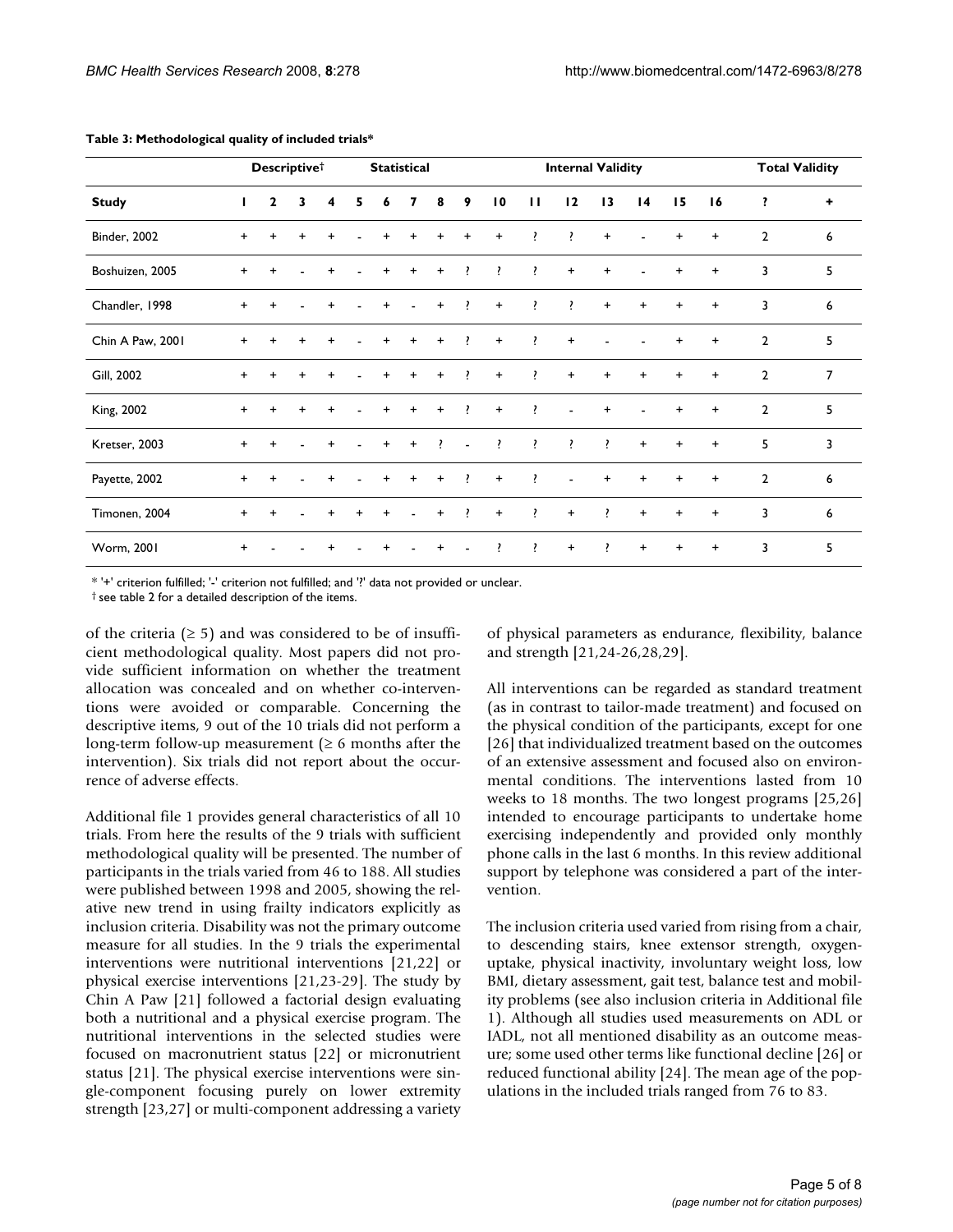The main results of the trials are presented in Additional file 1. All trials (except for one [28]) reported statistically significant positive changes on physical measures e.g. weight gain, strength, mobility, oxygen-uptake, physical fitness, physical activity and balance. Improvements on these physical measures did not necessarily lead to positive effects on disability outcomes, as only 3 out of nine trials reported significant differences in favor of the intervention group [24,26,29]. Those three trials are multicomponent physical exercise programs. In the study of Gill et al. [26], the intervention group showed less functional decline at 12 months (from 2.3 to 2.7 on a scale with a range of 0 to 16) than the control group (from 2.8 to 4.2). Subgroup analysis revealed that these effects were mainly obtained for participants with moderate frailty but not for participants with severe frailty. Worm et al. [24] reported for the intervention group a larger increase in functional ability (from 36.4 to 53.6 on a scale ranging from 0 to 100) compared to the control group (from 39.1 to 43.0). In the study of Binder et al. [29] the intervention group reported less difficulty with ADL and IADL after the nine months program (from 26.6 to 30.4 on a scale ranging from 0 to 36) compared to the control group (from 26.6 to 27.0). Binder et al. [29] specifically focused on moderate to mild frail elderly.

# **Discussion**

This review aims to provide an overview of the content, methodological quality and effectiveness of intervention studies that are directed to physically frail elderly. In order to perform this review a strict use of criteria for physical frailty and disability was needed. This meant that even recent trials that contribute to frailty intervention research (e.g [30]), however not meeting the inclusion criteria, were excluded. The use of the term frailty in the literature is relatively new [4]. Although reference lists were checked, a limitation of this review is that 'older studies' were probably not identified as we searched with terms for frailty and synonyms. Another risk for publication bias is the selection of 4602 studies on title-level that may have resulted in excluding relevant articles. Due to a lack of consensus in the literature about measures for detecting frail elderly the homogeneity of the target groups in this review may have been reduced. In interpreting the results of this review it should be taken in consideration that due to small sample sizes trials may have been underpowered to detect differences on the self-reported measures for disability.

Out of the 10 randomized controlled trials that evaluated interventions for physically frail community-living elderly on disability, 9 were considered to be of sufficient methodological quality. No consistent findings were found in these 9 trials regarding their effect on disability.

There is no evidence that nutritional interventions for frail elderly, despite an observed effect on total energy intake and weight gain [22], result in positive effects on disability-level. Out of 8 physical exercise interventions three reported positive outcomes for disability. No evidence appeared that single lower extremity strength-training, despite the effect on strength [23,27] and walking function [27] has an effect on disability. However, lower extremity strength training as part of a multicomponent program may contribute to the effectiveness of these programs. Out of six trials that offer a multi-component physical exercise program focusing on endurance, flexibility, balance and strength, three studies [24,26,29] reported statistically significant effects for the disability outcome. The interventions in the effective studies of Gill et al. [26] and Binder et al. [29] are relatively long-lasting programs (respectively 12 and 9 months) with at least three exercising moments a week. The effective program of Worm et al. [24] last 12 weeks and comprises 2 supervised sessions a week and daily home exercises for 8 to 10 minutes. Gill et al.'s trial [26] has some specific features compared to the other trials: it is more individualized, it focuses on both the person and the environment and it provides supervised individual home-sessions followed by six months of non-supervised exercising.

The differences between the interventions hamper the interpretation of elements that consistently produced successful outcomes. Although malnutrition and physical frailty markers are considered strong indicators for functional decline in the elderly [31,32], the question is whether targeting underlying mechanisms of frailty can prevent or delay disability. The effects of single nutritional interventions on functional performance is an issue under discussion [31]. A review on protein and energy supplementation in malnourished elderly [33] reported evidence for weight gain, but found no evidence for positive effects on functional performance. Our finding that physical exercise interventions for community-dwelling frail elderly have an effect on intermediate physical measures is supported by reviews [34-36] focusing on physical exercising for elderly. These identified a lack of evidence for the effect of physical exercise on disability, suggesting that prevention of disability needs to address a complex of physical, behavioral, environmental and social factors. This review on interventions for physically frail elderly shows some indication that long-lasting high-intensive exercise programs for moderate physically frail elderly can have an effect on disability outcomes. However, additional research is needed. As there are also indications that especially moderate frail elderly may benefit [14,26] it is recommended to conduct subgroup analysis in effect studies for frail elderly.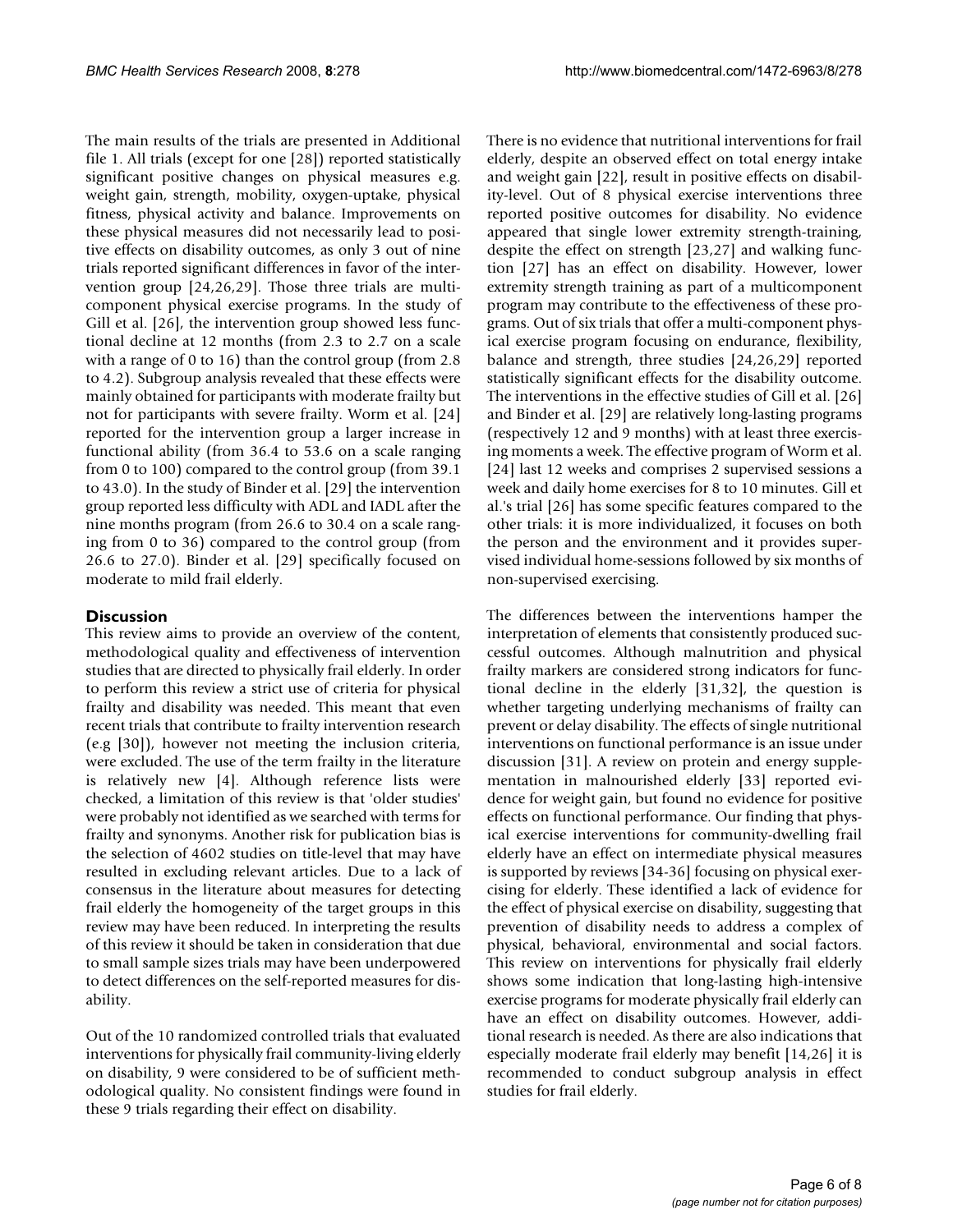# **Conclusion**

A systematic review was conducted to assess the content, the methodological quality and the effectiveness of intervention studies for the prevention of (ADL/IADL) disability in community-dwelling physically frail older persons. There is no evidence that nutritional interventions for frail older persons, despite an observed effect on total energy intake and weight gain, result in positive effects on disability-level. No evidence appeared that single lower extremity strength-training, despite the effect on strength and walking function, has an effect on disability for physically frail older persons. There is some indication that long-lasting high-intensive exercise programs for moderate physically frail older persons can have an effect on disability outcomes.

# **Competing interests**

The authors declare that they have no competing interests.

# **Authors' contributions**

RD, EvR, LdW and WvdH developed the original idea for the review. RD performed the search strategy and the selection, extracted the data and wrote the manuscript. EvR was involved in the selection process and data extraction. EvR, LdW, WvdH and GIJMK provided valuable comments during the process of writing this manuscript. All authors have read and approved the final manuscript.

# **Additional material**

# **Additional file 1**

*Table 4: General characteristics and outcomes of included trials. The data provided informs about features of interventions, measurements and outcomes of trials included in the systematic review*

Click here for file

[\[http://www.biomedcentral.com/content/supplementary/1472-](http://www.biomedcentral.com/content/supplementary/1472-6963-8-278-S1.doc) 6963-8-278-S1.doc]

# **Acknowledgements**

We kindly thank dr. G.A.R. Zijlstra for her support in searching the database and mrs. A. Graat-Engelen for her support in retrieving publications. This review was funded by the Zuyd University of Applied Sciences.

#### **References**

- Aminzadeh F, Dalziel WB, Molnar FJ: [Targeting frail older adults](http://www.ncbi.nlm.nih.gov/entrez/query.fcgi?cmd=Retrieve&db=PubMed&dopt=Abstract&list_uids=16375094) **for outpatient comprehensive geriatric assessment and [management services: an overview of concepts and criteria.](http://www.ncbi.nlm.nih.gov/entrez/query.fcgi?cmd=Retrieve&db=PubMed&dopt=Abstract&list_uids=16375094)** *Rev Clin Gerontol* 2002, **12(1):**82-92.
- 2. Storey E, Thomas RL: **Understanding and ameliorating frailty in the elderly.** *Topics in Geriatric Rehabilitation* 2004, **20(1):**4-13.
- 3. Espinoza S, Walston JD: **[Frailty in older adults: insights and](http://www.ncbi.nlm.nih.gov/entrez/query.fcgi?cmd=Retrieve&db=PubMed&dopt=Abstract&list_uids=16392724) [interventions.](http://www.ncbi.nlm.nih.gov/entrez/query.fcgi?cmd=Retrieve&db=PubMed&dopt=Abstract&list_uids=16392724)** *Cleve Clin J Med* 2005, **72(12):**1105-1112.
- 4. Hooi WC, Bergman H: **A review on models and perspectives on frailty in older persons.** *SGH Proceedings* 2005, **14(2):**.
- 5. Markle-Reid M, Browne G: **[Conceptualizations of frailty in rela](http://www.ncbi.nlm.nih.gov/entrez/query.fcgi?cmd=Retrieve&db=PubMed&dopt=Abstract&list_uids=12956670)[tion to older adults.](http://www.ncbi.nlm.nih.gov/entrez/query.fcgi?cmd=Retrieve&db=PubMed&dopt=Abstract&list_uids=12956670)** *J Adv Nurs* 2003, **44(1):**58-68.
- 6. Slaets JP: **[Vulnerability in the elderly: frailty.](http://www.ncbi.nlm.nih.gov/entrez/query.fcgi?cmd=Retrieve&db=PubMed&dopt=Abstract&list_uids=16843764)** *Med Clin North Am* 2006, **90(4):**593-601.
- 7. Hardy SE, Dubin JA, Holford TR, Gill TM: **[Transitions between](http://www.ncbi.nlm.nih.gov/entrez/query.fcgi?cmd=Retrieve&db=PubMed&dopt=Abstract&list_uids=15746474) [states of disability and independence among older persons.](http://www.ncbi.nlm.nih.gov/entrez/query.fcgi?cmd=Retrieve&db=PubMed&dopt=Abstract&list_uids=15746474)** *Am J Epidemiol* 2005, **161(6):**575-584.
- 8. Boyd CM, Xue QL, Simpson CF, Guralnik JM, Fried LP: **[Frailty, hos](http://www.ncbi.nlm.nih.gov/entrez/query.fcgi?cmd=Retrieve&db=PubMed&dopt=Abstract&list_uids=16271906)[pitalization, and progression of disability in a cohort of disa](http://www.ncbi.nlm.nih.gov/entrez/query.fcgi?cmd=Retrieve&db=PubMed&dopt=Abstract&list_uids=16271906)[bled older women.](http://www.ncbi.nlm.nih.gov/entrez/query.fcgi?cmd=Retrieve&db=PubMed&dopt=Abstract&list_uids=16271906)** *Am J Med* 2005, **118(11):**1225-1231.
- Gill TM, Allore H, Holford TR, Guo Z: [The development of insid](http://www.ncbi.nlm.nih.gov/entrez/query.fcgi?cmd=Retrieve&db=PubMed&dopt=Abstract&list_uids=15464705)**[ious disability in activities of daily living among community](http://www.ncbi.nlm.nih.gov/entrez/query.fcgi?cmd=Retrieve&db=PubMed&dopt=Abstract&list_uids=15464705)[living older persons.](http://www.ncbi.nlm.nih.gov/entrez/query.fcgi?cmd=Retrieve&db=PubMed&dopt=Abstract&list_uids=15464705)** *Am J Med* 2004, **117(7):**484-491.
- 10. Cutler DM: **Declining disability among the elderly.** *Health Affairs* 2001, **20(6):**11-27.
- 11. Fried LP, Tangen CM, Walston J, Newman AB, Hirsch C, Gottdiener J, Seeman T, Tracy R, Kop WJ, Burke G, *et al.*: **[Frailty in older](http://www.ncbi.nlm.nih.gov/entrez/query.fcgi?cmd=Retrieve&db=PubMed&dopt=Abstract&list_uids=11253156) [adults: evidence for a phenotype.](http://www.ncbi.nlm.nih.gov/entrez/query.fcgi?cmd=Retrieve&db=PubMed&dopt=Abstract&list_uids=11253156)** *J Gerontol A Biol Sci Med Sci* 2001, **56(3):**M146-156.
- 12. Fried LP, Ferrucci L, Darer J, Williamson JD, Anderson G: **[Untan](http://www.ncbi.nlm.nih.gov/entrez/query.fcgi?cmd=Retrieve&db=PubMed&dopt=Abstract&list_uids=15031310)[gling the concepts of disability, frailty, and comorbidity:](http://www.ncbi.nlm.nih.gov/entrez/query.fcgi?cmd=Retrieve&db=PubMed&dopt=Abstract&list_uids=15031310) [implications for improved targeting and care.](http://www.ncbi.nlm.nih.gov/entrez/query.fcgi?cmd=Retrieve&db=PubMed&dopt=Abstract&list_uids=15031310)** *J Gerontol A Biol Sci Med Sci* 2004, **59(3):**255-263.
- 13. Rockwood K: **[What would make a definition of frailty success](http://www.ncbi.nlm.nih.gov/entrez/query.fcgi?cmd=Retrieve&db=PubMed&dopt=Abstract&list_uids=16107450)[ful?](http://www.ncbi.nlm.nih.gov/entrez/query.fcgi?cmd=Retrieve&db=PubMed&dopt=Abstract&list_uids=16107450)** *Age Ageing* 2005, **34(5):**432-434.
- 14. Ferrucci L, Guralnik JM, Studenski S, Fried LP, Cutler GB Jr, Walston JD: **[Designing randomized, controlled trials aimed at pre](http://www.ncbi.nlm.nih.gov/entrez/query.fcgi?cmd=Retrieve&db=PubMed&dopt=Abstract&list_uids=15066083)[venting or delaying functional decline and disability in frail,](http://www.ncbi.nlm.nih.gov/entrez/query.fcgi?cmd=Retrieve&db=PubMed&dopt=Abstract&list_uids=15066083) [older persons: a consensus report.](http://www.ncbi.nlm.nih.gov/entrez/query.fcgi?cmd=Retrieve&db=PubMed&dopt=Abstract&list_uids=15066083)** *J Am Geriatr Soc* 2004, **52(4):**625-634.
- 15. Walston J, Hadley EC, Ferrucci L, Guralnik JM, Newman AB, Studenski SA, Ershler WB, Harris T, Fried LP: **[Research agenda for frailty](http://www.ncbi.nlm.nih.gov/entrez/query.fcgi?cmd=Retrieve&db=PubMed&dopt=Abstract&list_uids=16776798) in older adults: toward a better understanding of physiology [and etiology: summary from the American Geriatrics Soci](http://www.ncbi.nlm.nih.gov/entrez/query.fcgi?cmd=Retrieve&db=PubMed&dopt=Abstract&list_uids=16776798)ety/National Institute on Aging Research Conference on [Frailty in Older Adults.](http://www.ncbi.nlm.nih.gov/entrez/query.fcgi?cmd=Retrieve&db=PubMed&dopt=Abstract&list_uids=16776798)** *J Am Geriatr Soc* 2006, **54(6):**991-1001.
- 16. Jette AM: **[Towards a common language for function, disability](http://www.ncbi.nlm.nih.gov/entrez/query.fcgi?cmd=Retrieve&db=PubMed&dopt=Abstract&list_uids=16649895) [and health.](http://www.ncbi.nlm.nih.gov/entrez/query.fcgi?cmd=Retrieve&db=PubMed&dopt=Abstract&list_uids=16649895)** *Physical Therapy* 2006, **86(5):**726-734.
- 17. Avlund K: **[Disability in old age. Longitudinal population-based](http://www.ncbi.nlm.nih.gov/entrez/query.fcgi?cmd=Retrieve&db=PubMed&dopt=Abstract&list_uids=16009060) [studies of the disablement process.](http://www.ncbi.nlm.nih.gov/entrez/query.fcgi?cmd=Retrieve&db=PubMed&dopt=Abstract&list_uids=16009060)** *Dan Med Bull* 2004, **51(4):**315-349.
- 18. Covinsky K: **[Aging, arthritis, and disability.](http://www.ncbi.nlm.nih.gov/entrez/query.fcgi?cmd=Retrieve&db=PubMed&dopt=Abstract&list_uids=16583390)** *Arthritis Rheum* 2006, **55(2):**175-176.
- 19. van Tulder MW, Cherkin DC, Berman B, Lao L, Koes BW: **[The](http://www.ncbi.nlm.nih.gov/entrez/query.fcgi?cmd=Retrieve&db=PubMed&dopt=Abstract&list_uids=10361661) effectiveness of acupuncture in the management of acute [and chronic low back pain. A systematic review within the](http://www.ncbi.nlm.nih.gov/entrez/query.fcgi?cmd=Retrieve&db=PubMed&dopt=Abstract&list_uids=10361661) framework of the Cochrane Collaboration Back Review [Group.](http://www.ncbi.nlm.nih.gov/entrez/query.fcgi?cmd=Retrieve&db=PubMed&dopt=Abstract&list_uids=10361661)** *Spine* 1999, **24(11):**1113-1123.
- 20. Kretser AJ, Voss T, Kerr WW, Cavadini C, Friedmann J: **[Effects of](http://www.ncbi.nlm.nih.gov/entrez/query.fcgi?cmd=Retrieve&db=PubMed&dopt=Abstract&list_uids=12616254) [two models of nutritional intervention on homebound older](http://www.ncbi.nlm.nih.gov/entrez/query.fcgi?cmd=Retrieve&db=PubMed&dopt=Abstract&list_uids=12616254) [adults at nutritional risk.](http://www.ncbi.nlm.nih.gov/entrez/query.fcgi?cmd=Retrieve&db=PubMed&dopt=Abstract&list_uids=12616254)** *Journal of the American Dietetic Association* 2003, **103(3):**329-336.
- 21. Chin A Paw MJ, de Jong N, Schouten EG, Hiddink GJ, Kok FJ: **[Physi](http://www.ncbi.nlm.nih.gov/entrez/query.fcgi?cmd=Retrieve&db=PubMed&dopt=Abstract&list_uids=11387588)[cal exercise and/or enriched foods for functional improve](http://www.ncbi.nlm.nih.gov/entrez/query.fcgi?cmd=Retrieve&db=PubMed&dopt=Abstract&list_uids=11387588)ment in frail, independently living elderly: a randomized [controlled trial.](http://www.ncbi.nlm.nih.gov/entrez/query.fcgi?cmd=Retrieve&db=PubMed&dopt=Abstract&list_uids=11387588)** *Arch Phys Med Rehabil* 2001, **82(6):**811-817.
- 22. Payette H, Boutier V, Coulombe C, Gray-Donald K: **[Benefits of](http://www.ncbi.nlm.nih.gov/entrez/query.fcgi?cmd=Retrieve&db=PubMed&dopt=Abstract&list_uids=12171453) [nutritional supplementation in free-living, frail, undernour](http://www.ncbi.nlm.nih.gov/entrez/query.fcgi?cmd=Retrieve&db=PubMed&dopt=Abstract&list_uids=12171453)ished elderly people: a prospective randomized community [trial.](http://www.ncbi.nlm.nih.gov/entrez/query.fcgi?cmd=Retrieve&db=PubMed&dopt=Abstract&list_uids=12171453)** *J Am Diet Assoc* 2002, **102(8):**1088-1095.
- 23. Chandler JM, Duncan PW, Kochersberger G, Studenski S: **[Is lower](http://www.ncbi.nlm.nih.gov/entrez/query.fcgi?cmd=Retrieve&db=PubMed&dopt=Abstract&list_uids=9440412) [extremity strength gain associated with improvement in](http://www.ncbi.nlm.nih.gov/entrez/query.fcgi?cmd=Retrieve&db=PubMed&dopt=Abstract&list_uids=9440412) physical performance and disability in frail, community[dwelling elders?](http://www.ncbi.nlm.nih.gov/entrez/query.fcgi?cmd=Retrieve&db=PubMed&dopt=Abstract&list_uids=9440412)** *Arch Phys Med Rehabil* 1998, **79(1):**24-30.
- 24. Worm CH, Vad E, Puggaard L, Stovring H, Lauritsen J, Kragstrup J: **Effects of a multicomponent exercise program on functional ability in community-dwelling frail older adults.** *Journal of the aging and physical activity* 2001:414-424.
- King MB, Whipple RH, Gruman CA, Judge JO, Schmidt JA, Wolfson LI: **[The Performance Enhancement Project: improving phys](http://www.ncbi.nlm.nih.gov/entrez/query.fcgi?cmd=Retrieve&db=PubMed&dopt=Abstract&list_uids=12161826)[ical performance in older persons.](http://www.ncbi.nlm.nih.gov/entrez/query.fcgi?cmd=Retrieve&db=PubMed&dopt=Abstract&list_uids=12161826)** *Arch Phys Med Rehabil* 2002, **83(8):**1060-1069.
- 26. Gill TM, Baker DI, Gottschalk M, Peduzzi PN, Allore H, Byers A: **[A](http://www.ncbi.nlm.nih.gov/entrez/query.fcgi?cmd=Retrieve&db=PubMed&dopt=Abstract&list_uids=12362007) [program to prevent functional decline in physically frail, eld](http://www.ncbi.nlm.nih.gov/entrez/query.fcgi?cmd=Retrieve&db=PubMed&dopt=Abstract&list_uids=12362007)[erly persons who live at home.](http://www.ncbi.nlm.nih.gov/entrez/query.fcgi?cmd=Retrieve&db=PubMed&dopt=Abstract&list_uids=12362007)** *N Engl J Med* 2002, **347(14):**1068-1074.
- 27. Boshuizen HC, Stemmerik L, Westhoff MH, Hopman-Rock M: **[The](http://www.ncbi.nlm.nih.gov/entrez/query.fcgi?cmd=Retrieve&db=PubMed&dopt=Abstract&list_uids=15677832) [effects of physical therapists' guidance on improvement in a](http://www.ncbi.nlm.nih.gov/entrez/query.fcgi?cmd=Retrieve&db=PubMed&dopt=Abstract&list_uids=15677832) [strength-training program for the frail elderly.](http://www.ncbi.nlm.nih.gov/entrez/query.fcgi?cmd=Retrieve&db=PubMed&dopt=Abstract&list_uids=15677832)** *J Aging Phys Act* 2005, **13(1):**5-22.